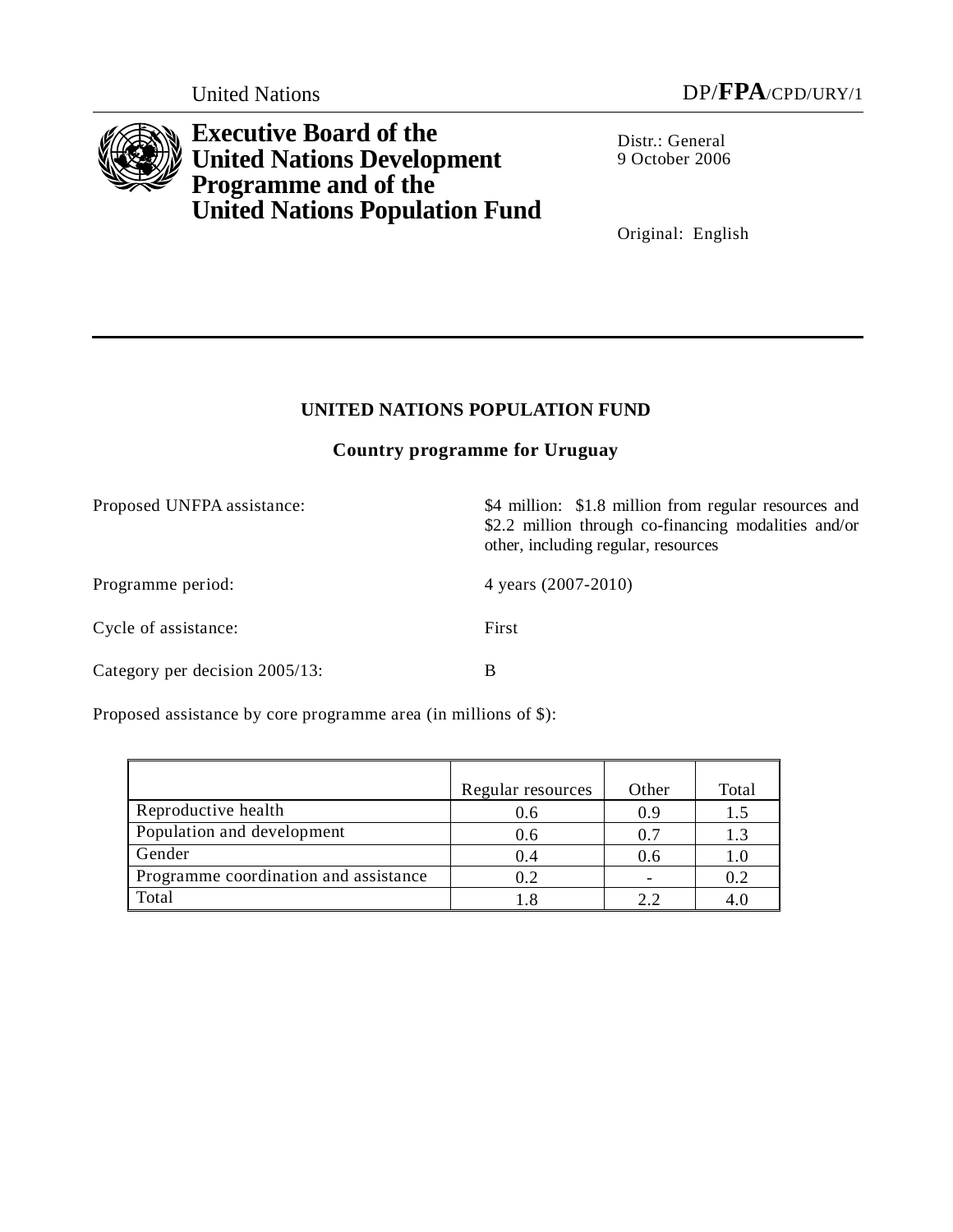#### **I. Situation analysis**

1. Uruguay experienced an economic recession from 1999-2002, which transformed it into a society in which large segments of the population, particularly young people, lack access to basic social and economic rights. During this period, the percentage of poor people doubled, from 15 per cent in 1999 to 31 per cent in 2003. Since 2003, half of the population under 18 lives below the poverty line. There is a growing concentration of children, adolescents and youth in the lower income levels, resulting in an unequal distribution of wealth across generations.

2. Thirteen per cent of the population is older than 65 years, making Uruguay the fastest ageing country in Latin America and the Caribbean. The country has made little progress in addressing the specific needs of the growing population of elderly Uruguayans.

3. Despite its early demographic transition, Uruguay has experienced uneven reductions in fertility. Women with access to family planning information and methods have a total fertility rate of 2.3 children per woman, while the rate for women with lower educational levels is 5.7 children per women. However, most Uruguayan women, regardless of social class, consider two to be the ideal number of children. The fact that fertility rates are significantly higher for poorer women suggests that they have greater difficulty in exercising their reproductive rights.

4. HIV/AIDS prevalence is increasing, with more women and youth being affected. There is a need for sustained public policies that provide information on HIV/AIDS and promote safe sexual behaviour. No large-scale information and awareness campaigns have been organized to combat the epidemic.

5. Despite equal access to education, women are over represented among the unemployed. They are also more likely than men to work in precarious jobs, and to receive lower remuneration for the same work. The participation of women in managerial and political positions is low. There is no comprehensive policy on how to eliminate domestic and sexual violence; rather, there is a set of isolated programmes. There is a need for a more integrated approach to the problem.

6. National statistics have not been consistently collected in recent years, and the quality of available statistics has deteriorated. As a result, population data are not effectively used and disseminated. A lack of qualified human resources has hampered the incorporation of population data into the formulation, implementation and monitoring of public policies.

7. Emigration has risen over the last four decades, peaking during the recent economic crisis. This trend has led to a brain drain, as working-age Uruguayans sought jobs outside of the country. This trend has compounded the ageing phenomenon, which in turn has generated pressure on the social security and health systems. Because most emigrants emigrate with their entire families, the Uruguayan economy has not benefited from significant remittances.

8. In 2005, the new Government demonstrated its concern for social issues by introducing a series of reforms and policies, including: (a) decentralization; (b) health-sector reform, which addresses reproductive health issues; (c) a gender equity policy; (d) a national policy for Uruguayans who have emigrated; and (e) a capacity-building plan for the national statistics system.

### **II. Past cooperation and lessons learned**

9. UNFPA has increased its support and presence in Uruguay in response to the economic crisis. UNFPA created a liaison office in August 2004. Since then, UNFPA has provided \$1 million in assistance. The proposed programme, the first UNFPA cycle of assistance in Uruguay, builds on previous assistance while responding to the priorities and policies of the new Government.

10. UNFPA has helped to: (a) build the capacity of government institutions in the areas of sexual and reproductive health, gender, and statistical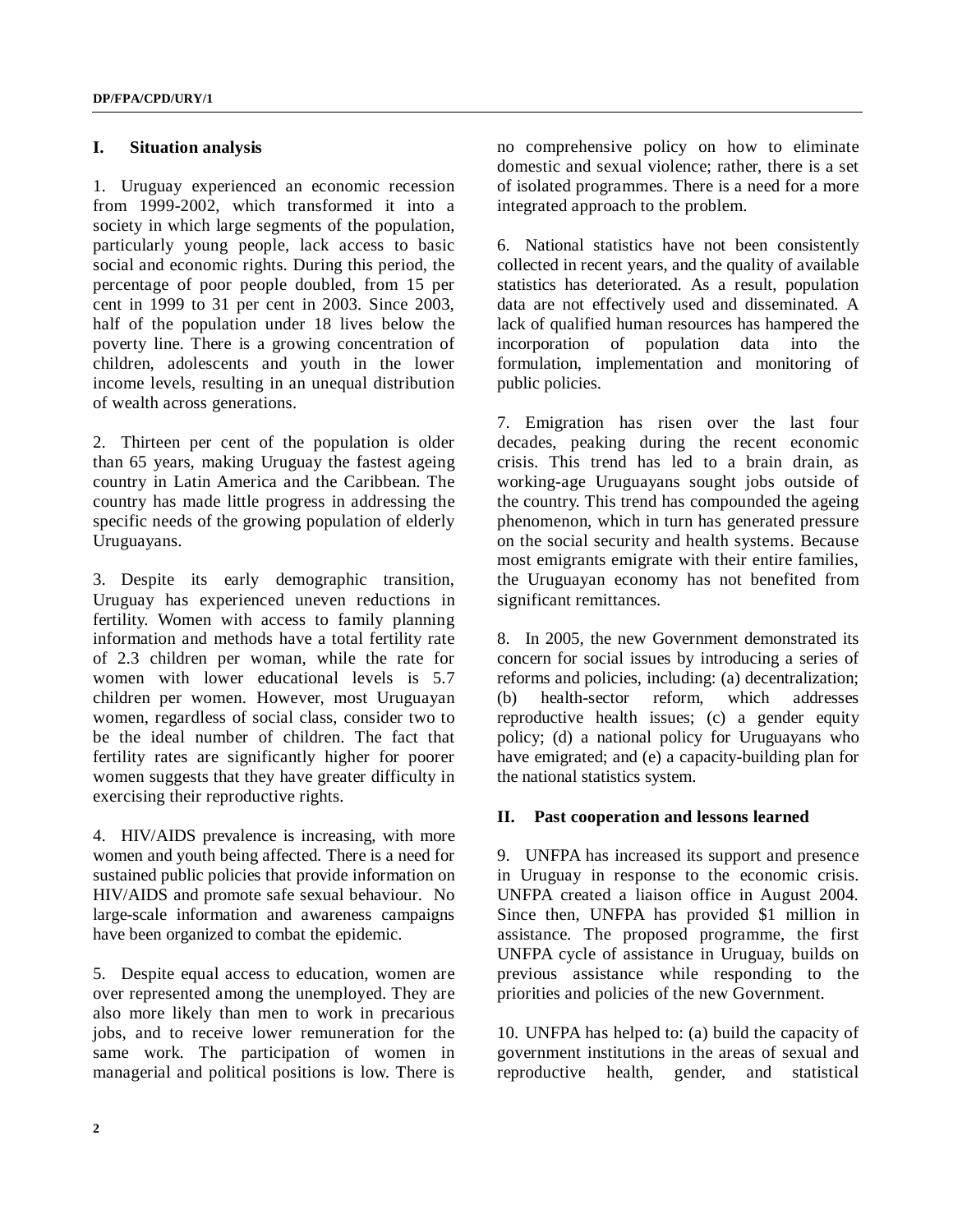systems; (b) train human resources in these areas; (c) strengthen partnerships between government and non-government stakeholders to promote the Programme of Action of the International Conference on Population and Development (ICPD); (d) build the capacity of civil society organizations advocating for gender equity and equality; and (e) generate knowledge to support decision-making related to gender and sexual and reproductive health.

11. After reviewing activities carried out through the liaison office, UNFPA and the Government agreed that developing a country programme would enhance the quality of the assistance being delivered. The Government and UNFPA decided that the greatest impact would be achieved by focusing on formulating, implementing and monitoring public policies. UNFPA realized that it was able to leverage alliances between the public sector, civil society and the academic sector. In addition, United Nations reform, including the simplification and harmonization of programming and a common operational platform, could provide United Nations organizations and agencies with the appropriate environment in which to promote the ICPD Programme of Action.

### **III. Proposed programme**

12. The proposed programme reflects the objectives, results and strategies of the United Nations Development Assistance Framework (UNDAF), which includes national priorities. It is aligned with the Millennium Development Goals, the ICPD Programme of Action, and the UNFPA multi**-**year funding framework. It will contribute to three of the four priorities in the UNDAF through: (a) institutional capacity-building and the training of human resources in reproductive health, gender, and population and development; and (b) the strengthening of partnerships to advance the ICPD agenda.

13. Programme strategies will focus on: (a) evidence-based political dialogue and advocacy; (b) strengthening and coordinating partnerships with government, academic and civil society organizations; and (c) improving the knowledge base to support public policies. The programme will focus on rights and will use a gender perspective approach, with special attention paid to actions that seek to reduce poverty. It will have three components: (a) reproductive health; (b) gender; and (c) population and development.

### *Reproductive health component*

14. The expected outcomes of the reproductive health component are: (a) improved access to highquality reproductive health services; and (b) improved access by poor young people to information and counselling services to prevent HIV/AIDS.

15. To achieve these outcomes, UNFPA will support health-sector reform efforts, facilitating high-level dialogue on the importance of implementing sexual and reproductive health policies. UNFPA efforts will also include: (a) supporting the training of professionals and technical experts from selected government institutions so that they are able to correctly estimate demand for social services, including reproductive health; and (b) facilitating knowledge-sharing between academia, civil society and the Government in order to improve their capacity to formulate, implement and monitor social policies.

16. The programme will help to improve access to reproductive health services, including information and counselling services to prevent HIV/AIDS among poor adolescents and youth. UNFPA will provide technical assistance to draft and enforce legislation and to ensure the correct application of technical guidelines, procedures and protocols. It will also assist civil society organizations in their advocacy activities and facilitate knowledge-sharing and training on sexual and reproductive health among service providers, youth and decision makers.

17. The programme will provide technical assistance to enable public education institutions to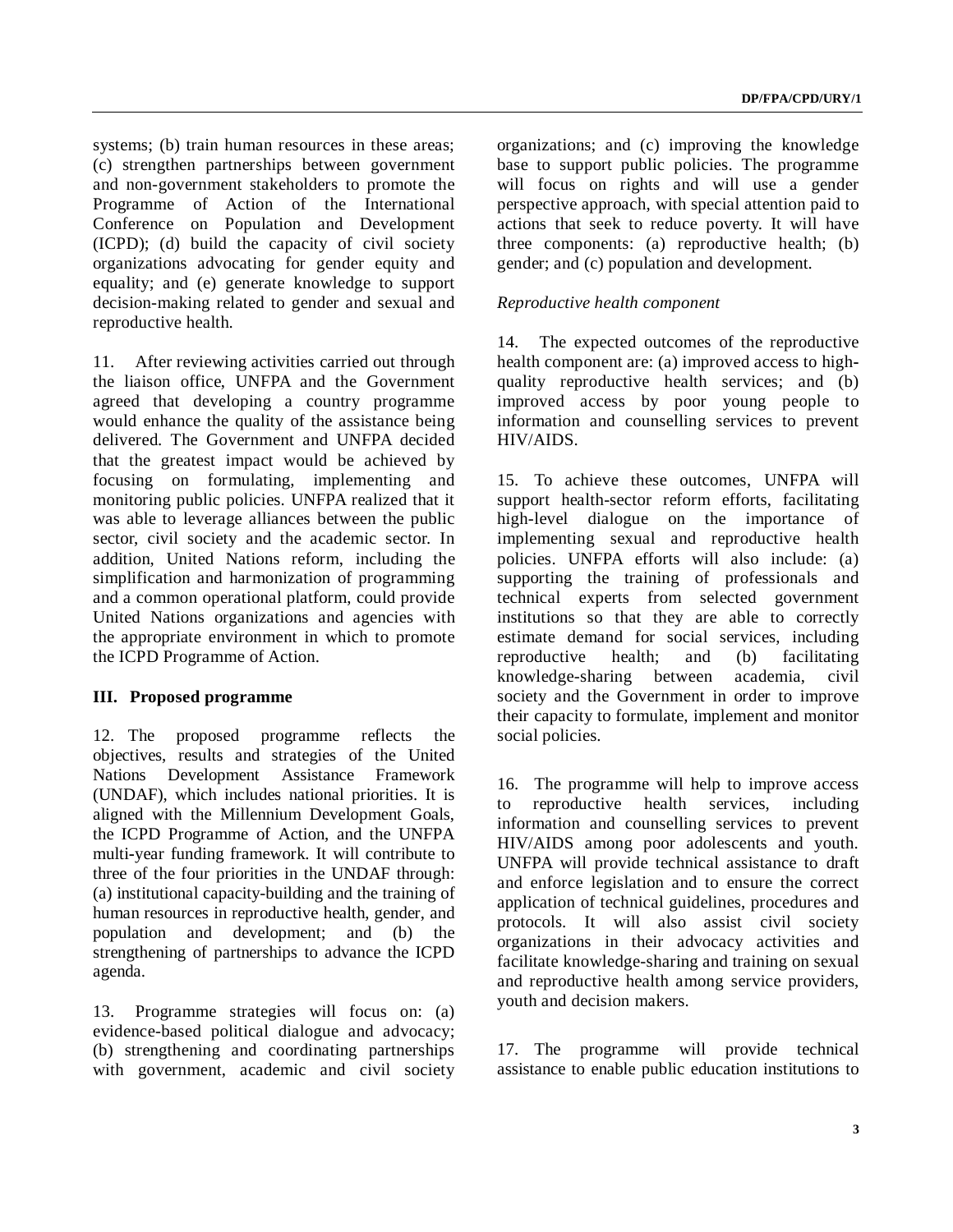include rights-based, gender-sensitive sexual and reproductive health education in primary and secondary education curricula, and will also support modules for non-formal education. The programme will support peer education, teacher training and interventions that include the participation of parents and civil society organizations in reproductive health issues. It will also seek to increase the knowledge base on the linkages between sexual and reproductive health and educational and sociocultural issues.

18. Within the framework of health-sector reform, UNFPA will strengthen the capacity of the Government in forecasting, procuring, storing and distributing reproductive health commodities.

### *Gender component*

19. The expected outcome of the gender component is strengthened institutions and policies oriented towards reducing inequity and discrimination, with a special emphasis on gender and intergenerational relations. To achieve this outcome, UNFPA will support strategic planning and the management of government programmes that seek to overcome intergenerational and gender inequity, ensuring that the programmes include a gender and cross-generational perspective.

20. The programme will support civil society organizations in their capacity to influence and monitor public policies that safeguard gender equity, inter-generational equity and reproductive rights, and that seek to protect women against domestic violence. The programme will emphasize strengthening networks that connect organizations that advocate gender equity and the reduction of gender-based violence.

21. In addition, the programme will support actions that: (a) increase the participation of women in political organizations and parliament, at the local and regional levels, by facilitating town hall debates with women politicians; (b) provide training in the areas of gender policies, reproductive health, and population and development; and (c) strengthen the infrastructure of and technical support to the Women Parliamentarians' Group.

### *Population and development component*

22. The expected outcomes of the population and development component are: (a) national and local governments integrate a sociodemographic perspective into their territorial planning; (b) the Government has institutional mechanisms to connect Uruguayans living abroad with national economic, scientific and technological, social and cultural communities; and (c) improved design and implementation of poverty reduction policies that emphasize the importance of youth and the social determinants of poverty.

23. To achieve these outcomes, UNFPA will build the capacity of selected government institutions to design policies and develop programmes that take into account the linkages between population and development. UNFPA and the Government will accomplish this by: (a) training ministerial and municipal civil servants in charge of designing, executing and monitoring public policies; and (b) strengthening the ability of government entities to generate information and execute policies.

24. The programme will support an integrated strategy in selected national and local government organizations in order to improve the national statistics system. This support will include: (a) technical assistance to improve the capacity of the National Statistics Institute to redesign its statistical instruments and improve its analytical capacity; (b) the facilitation of coordination among statistical units producing sectoral information, in particular those in the areas of health, gender, adolescents, youth and social policy, and local government statistical units; (c) the publication and dissemination of statistics and sociodemographic and population analyses; (d) the creation of statistical units in localities where they do not exist; and (e) the development of statistical tools and information.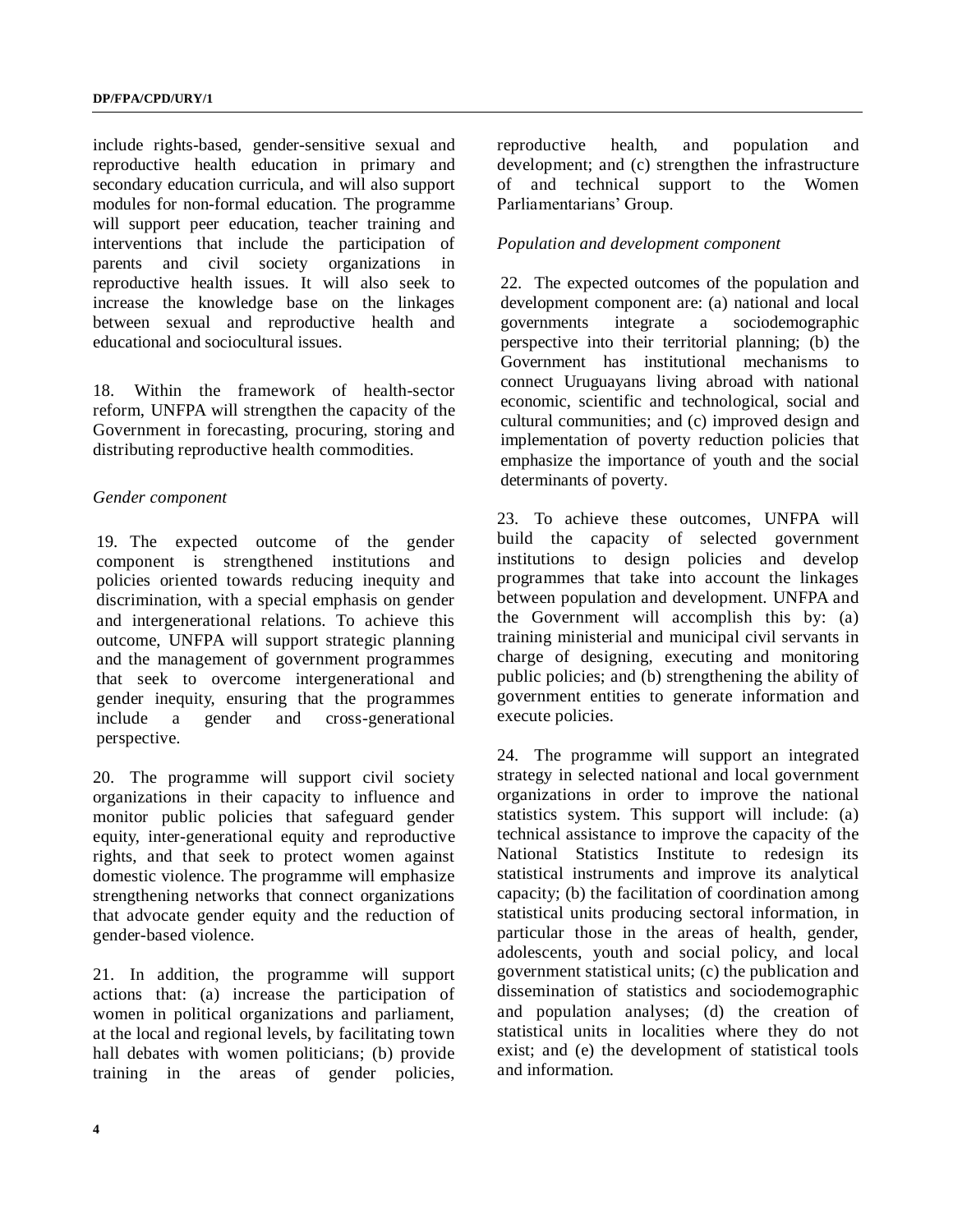25. The programme will assist the Ministry of Foreign Affairs in designing and implementing an internship programme for qualified Uruguayans living abroad. The interns would spend time incountry providing strategic know-how to national institutions.

### **IV. Programme management, monitoring and evaluation**

26. The programme will employ a results-based management methodology, with monitoring and evaluation based on the UNDAF monitoring and evaluation plan. The Government and UNFPA will establish a programme management mechanism to provide supervision and strategic orientation. At least twice a year, UNFPA staff and their national counterparts will carry out supervisory visits to project sites. The Government and UNFPA will review the country programme annually. UNFPA will participate in the UNDAF midterm review.

27. In accordance with the approved country office typology, the UNFPA office in Uruguay consists of an assistant representative and local administrative staff. The office will seek to strengthen its cooperation with non-governmental and community-based organizations, recognizing their comparative advantage in programme execution. The UNFPA Country Technical Services Team in Mexico City, Mexico, and national consultants will provide technical assistance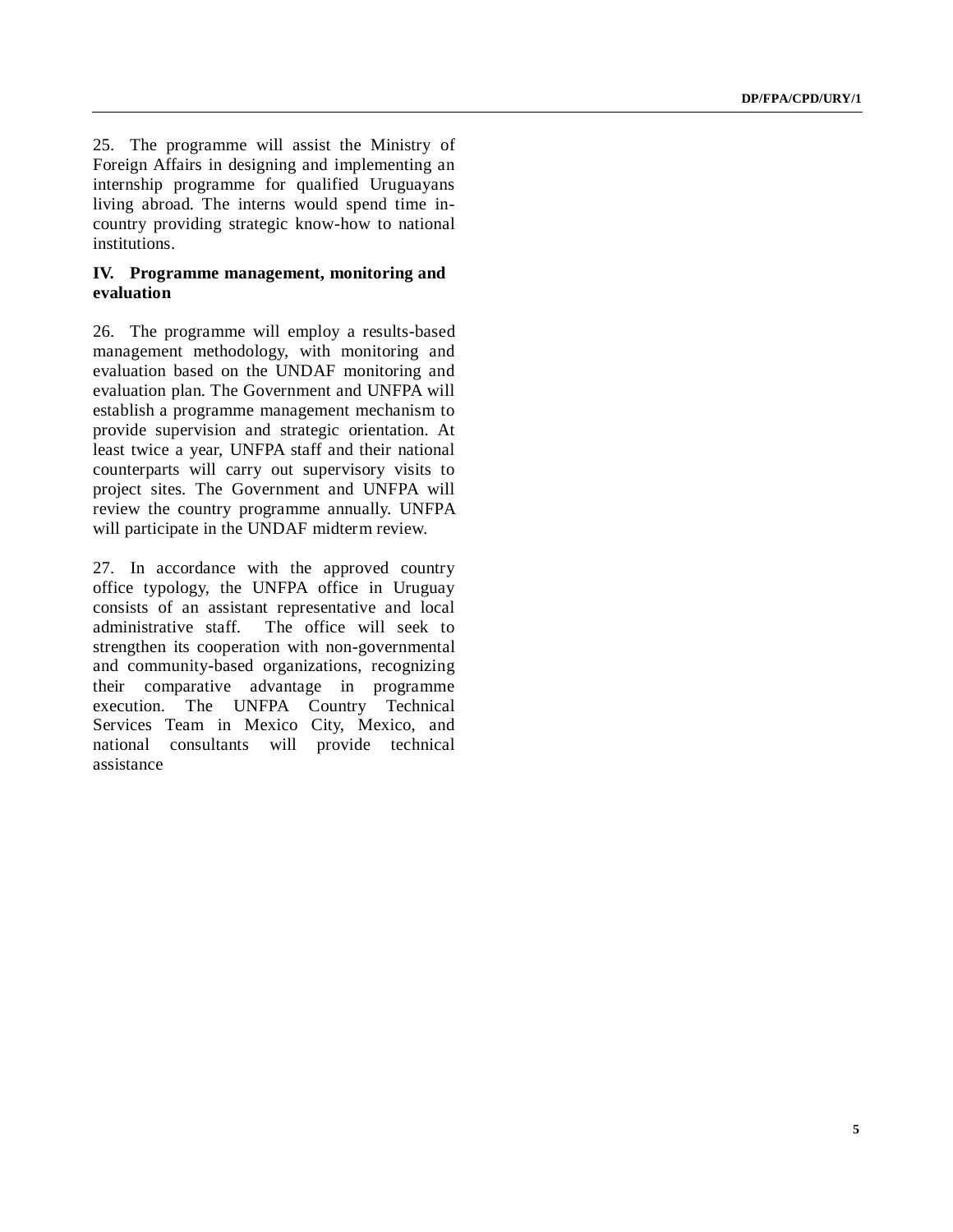### **RESULTS AND RESOURCES FRAMEWORK FOR URUGUAY**

National priorities: (a) sustained and sustainable growth of the Uruguayan economy, with an emphasis on the diversification of production, participation in international markets (within and outside the region), and the incorporation of scientific and technological innovation into production processes and investment growth; (b) reduced poverty (in particular, in younger generations), emphasizing the eradication of abject poverty; and (c) reduced inequity (economic, social, inter-generational, gender, territorial and ethnic**)** in access to high-quality social services

**UNDAF outcomes**: (a) by 2010, the country will have made progress in generating new capacity to incorporate knowledge, innovation and diversification of processes into the production of goods and services aimed at sustained and sustainable growth; and (b) by 2010, the country will have made progress in designing and managing policies that eradicate extreme poverty and reduce poverty; and (c) by 2010, the country will have made progress in designing and managing policies and in providing equitable access to quality social services, to address discrimination and promote social integration processes

| Programme<br>component | Country programme<br>outcomes, indicators,<br>baselines and targets                                                                                                                                                                                                                                                                                                                                     | Country programme outputs, indicators, baselines and targets                                                                                                                                                                                                                                                                                                                                                                                                                                                                                                                                                                                                                                                                                                                                                                                                                                                                                                                                                                                                                                                                                                                                                   | <b>Partners</b>                                                                                                                                                                                                                                                                | Indicative<br>resources by<br>programme<br>component                                                          |
|------------------------|---------------------------------------------------------------------------------------------------------------------------------------------------------------------------------------------------------------------------------------------------------------------------------------------------------------------------------------------------------------------------------------------------------|----------------------------------------------------------------------------------------------------------------------------------------------------------------------------------------------------------------------------------------------------------------------------------------------------------------------------------------------------------------------------------------------------------------------------------------------------------------------------------------------------------------------------------------------------------------------------------------------------------------------------------------------------------------------------------------------------------------------------------------------------------------------------------------------------------------------------------------------------------------------------------------------------------------------------------------------------------------------------------------------------------------------------------------------------------------------------------------------------------------------------------------------------------------------------------------------------------------|--------------------------------------------------------------------------------------------------------------------------------------------------------------------------------------------------------------------------------------------------------------------------------|---------------------------------------------------------------------------------------------------------------|
| Reproductive<br>health | Outcome: Improved<br>access to high-quality<br>reproductive health<br>services<br>Outcome indicator:<br>Contraceptive<br>prevalence rate<br>Outcome: Improved<br>access by poor young<br>people to information and<br>counselling services to<br>prevent HIV/AIDS<br>Outcome indicator:<br>Proportion of the<br>population aged 15-24<br>with comprehensive,<br>correct knowledge of<br><b>HIV/AIDS</b> | Output 1: Professionals and technicians (who influence decision-making processes) from government<br>entities and selected municipal governments are able to link population dynamics to development<br>processes and correctly estimate future trends in the supply and demand for social services, including<br>reproductive health<br>Output indicator:<br>Selected policies incorporate variables and demographic projections<br>Output 2: Rights-based, gender-sensitive education in sexuality and reproductive health is<br>incorporated into primary and secondary school educational programmes and non-formal educational<br>programmes<br>Output indicator:<br>Percentage of primary and secondary public education centres that have adopted gender-<br>$\bullet$<br>sensitive, rights-based educational programmes<br>Output 3: Strengthened response to the HIV/AIDS epidemic through increased availability of<br>information and preventive services<br>Output indicators:<br>Number of health care centres that provide attention and specific sexual and reproductive health<br>counselling to adolescents and youth<br>Health budget allocated to prevent and control HIV/AIDS<br>$\bullet$ | Presidency; Ministry of<br>Public Health; selected<br>municipal governments;<br>Public education<br>organizations; non-<br>governmental<br>organizations (NGOs)<br>Ministry of Public Health;<br>country coordination<br>mechanism<br>NGOs working in the field<br>of HIV/AIDS | \$1.5 million<br>(\$0.6 million<br>from regular<br>resources and<br>\$0.9 million<br>from other<br>resources) |
| Gender                 | Outcome: Strengthened<br>institutions and policies<br>oriented towards reducing<br>inequity and<br>discrimination, with a<br>special emphasis on<br>gender and<br>intergenerational<br>relations                                                                                                                                                                                                        | Output 1: Priority programmes of the Ministry of Public Health improve their strategic planning and<br>management capacity<br>Output indicator:<br>Health-sector reform includes guidelines prepared for priority programmes<br>Output 2: Non-governmental women's organizations will have strengthened their capacity to safeguard<br>gender, cross-generational equity and reproductive rights, and to protect women against domestic and<br>sexual violence                                                                                                                                                                                                                                                                                                                                                                                                                                                                                                                                                                                                                                                                                                                                                 | Ministry of Public Health;<br>women parliamentarians;<br>local congresswomen;<br>women's secretariats in<br>local governments                                                                                                                                                  | \$1.3 million<br>(\$0.6 million<br>from regular<br>resources and<br>\$0.7 million<br>from other<br>resources) |